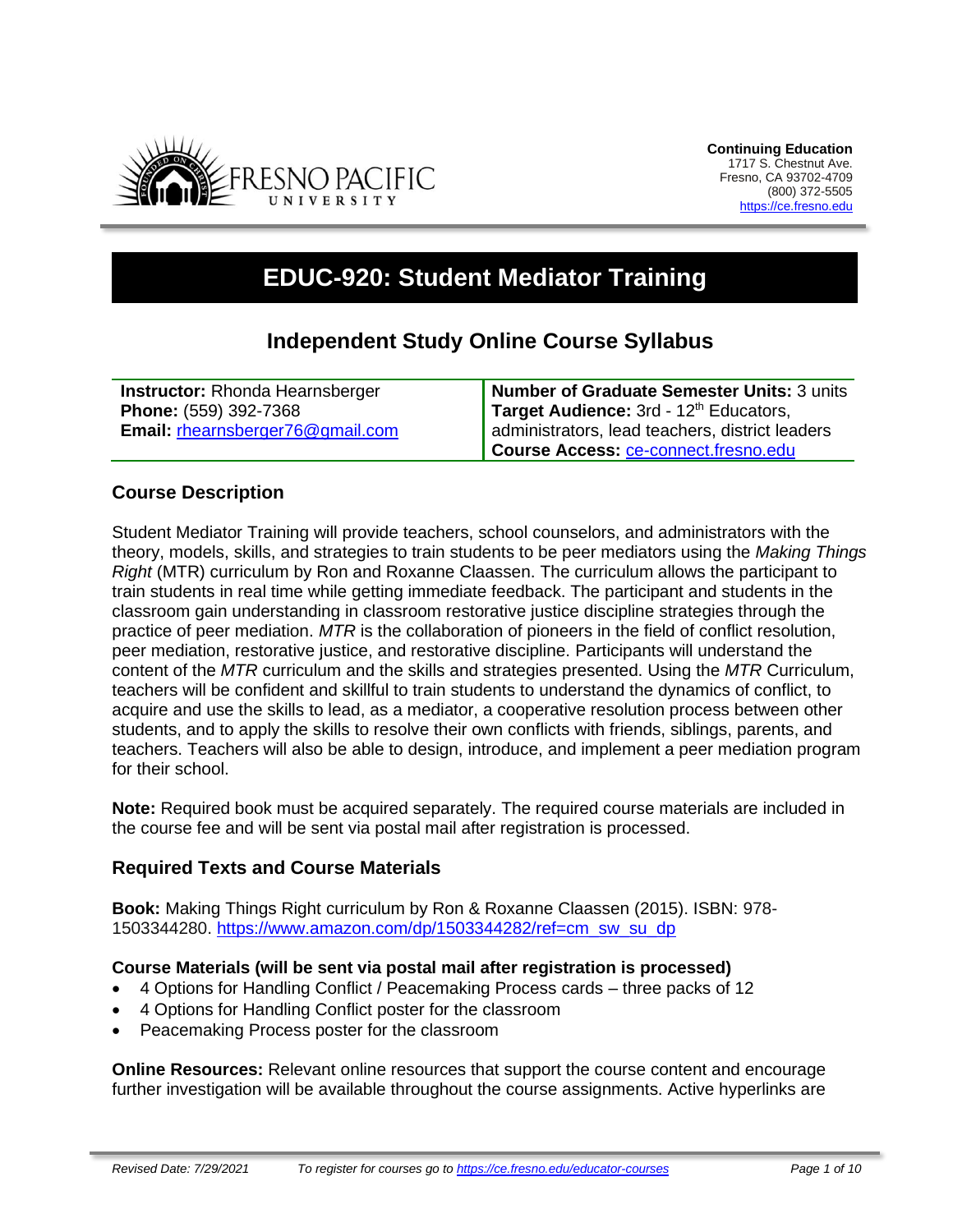utilized throughout the course and will link to the appropriate information when clicked. These include videos, podcasts, worksheets, online activities, journal articles and other resources.

**Moodle:** Moodle is a web-based learning management system used to support flexible teaching and learning in both face-to-face and distance courses (e-learning). [https://moodle.org](https://moodle.org/) // <https://moodle.org/demo> // [https://docs.moodle.org](https://docs.moodle.org/)

## **Course Dates**

Self-paced; students may enroll at any time and take up to one year, from the date of registration, to complete assignments. Students may complete assignments in no less than three weeks for a 3 unit course (one week per unit).

## **National Standards Addressed in This Course**

#### **National Board for Professional Teaching Standards (NBPTS)**

[\(http://www.nbpts.org/standards-five-core-propositions/\)](http://www.nbpts.org/standards-five-core-propositions/)

First published in 1989 and updated in 2016, *[What Teachers Should Know and Be Able to Do](http://www.accomplishedteacher.org/)* articulates the National Board's Five Core Propositions for teaching. The Five Core Propositions comparable to medicine's Hippocratic Oath — set forth the profession's vision for accomplished teaching. Together, the propositions form the basis of all National Board Standards and the foundation for National Board Certification. Course assignments have been designed so students can demonstrate excellence against these professional teaching standards whenever possible.

- Proposition 1: Teachers are committed to students and their learning
- Proposition 2: Teachers know the subject they teach and how to teach those subjects to students
- Proposition 3: Teachers are responsible for managing and monitoring student learning
- Proposition 4: Teachers think systematically about their practice and learn from experience
- Proposition 5: Teachers are members of learning communities

## **The CEP's Character Education Quality Standards (11 Principles of Effective Character Ed.)**

- 1. Character education promotes core ethical values as the basis of good character.
- 2. "Character" must be comprehensively defined to include thinking, feeling and behavior.
- 3. Effective character education requires an intentional, proactive and comprehensive approach that promotes the core values in all phases of school life.
- 4. The school must be a caring community.
- 5. To develop character, students need opportunities for moral action.
- 6. Effective character education includes a meaningful and challenging academic curriculum that respects all learners and helps them succeed.
- 7. Character education should strive to develop students' intrinsic motivation.
- 8. The school staff must become a learning and moral community in which all share responsibility for character education and attempt to adhere to the same core values that guide the education of students.
- 9. Character education requires moral leadership from both staff and students.
- 10. The school must recruit parents and community members as full partners in the characterbuilding effort.
- 11. Evaluation of character education should assess the character of the school, the school staff's functioning as character educators, and the extent to which students manifest good character.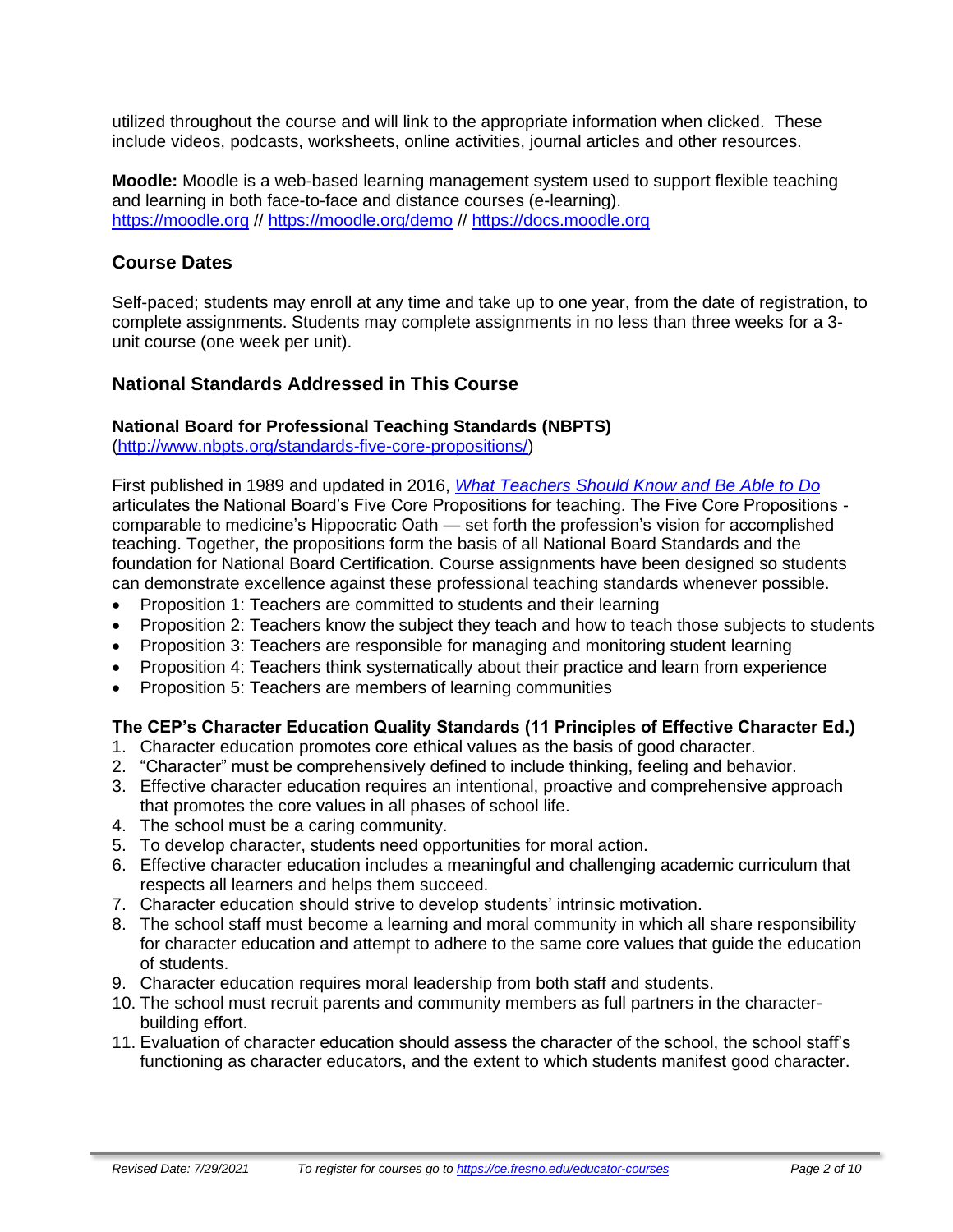## **Continuing Education Program Student Learning Outcomes**

| CE <sub>1</sub> | Demonstrate proficient written communication by articulating a clear focus,<br>synthesizing arguments, and utilizing standard formats in order to inform and<br>persuade others, and present information applicable to targeted use.                                    |
|-----------------|-------------------------------------------------------------------------------------------------------------------------------------------------------------------------------------------------------------------------------------------------------------------------|
| CE <sub>2</sub> | Demonstrate comprehension of content-specific knowledge and the ability to apply it<br>in theoretical, personal, professional, or societal contexts.                                                                                                                    |
| CE <sub>3</sub> | Reflect on their personal and professional growth and provide evidence of how such<br>reflection is utilized to manage personal and professional improvement.                                                                                                           |
| CE <sub>4</sub> | Apply critical thinking competencies by generating probing questions, recognizing<br>underlying assumptions, interpreting and evaluating relevant information, and<br>applying their understandings to the professional setting.                                        |
| CE <sub>5</sub> | Reflect on values that inspire high standards of professional and ethical behavior as<br>they pursue excellence in applying new learning to their chosen field.                                                                                                         |
| CE <sub>6</sub> | Identify information needed in order to fully understand a topic or task, organize that<br>information, identify the best sources of information for a given enquiry, locate and<br>critically evaluate sources, and accurately and effectively share that information. |

## **Student Learning Outcomes (SLOs) for This Course**

| <b>Student Learning Outcomes for This Course</b><br>By the end of this course student will be able to: |                                                                                                                                                                                                                                                                                | <b>National Standards</b><br><b>Addressed in This</b><br>Course* | Continuing<br><b>Education Program</b><br><b>Student Learning</b><br><b>Outcomes</b><br>Addressed** |
|--------------------------------------------------------------------------------------------------------|--------------------------------------------------------------------------------------------------------------------------------------------------------------------------------------------------------------------------------------------------------------------------------|------------------------------------------------------------------|-----------------------------------------------------------------------------------------------------|
|                                                                                                        | 1. Develop and implement a working<br>understanding of conflict, restorative justice,<br>and mediation and their implications for use<br>in the educational environment through<br>"Making Things Right" and its corresponding<br>"tryout" activities and written reflections. | $NBPTS - 1-4$<br>$CEP - 1-11$                                    | CE 1-6                                                                                              |
|                                                                                                        | 2. Explain and teach students to understand<br>the dynamics of conflict through activities,<br>class presentations, and written reflections.                                                                                                                                   | $NBPTS - 1-4$<br>$CEP - 1-11$                                    | CE 1-6                                                                                              |
| 3.                                                                                                     | Demonstrate ability to lead a cooperative<br>resolution process as mediator (e.g.<br>students, friends, siblings, other teachers,<br>parents, etc.) by practicing skills/strategies<br>presented and evaluating them through peer<br>discussion and self-reflection            | $NBPTS - 1-5$<br>$CEP - 1-11$                                    | CE 1-6                                                                                              |
| 4.                                                                                                     | Compare other models in which restorative<br>justice and peer mediation are used through<br>credible web searches, peer discussion, and<br>written reflection                                                                                                                  | $NBPTS - 1-4$<br>$CEP - 1-11$                                    | CE 1-6                                                                                              |
|                                                                                                        | 5. Examine, demonstrate, and analyze the<br>peacemaking process and the steps for<br>conflict resolution using the Four Options<br>Model and Peacemaking Model.                                                                                                                | $NBPTS - 1-4$<br>$CEP - 1-11$                                    | CE 1-6                                                                                              |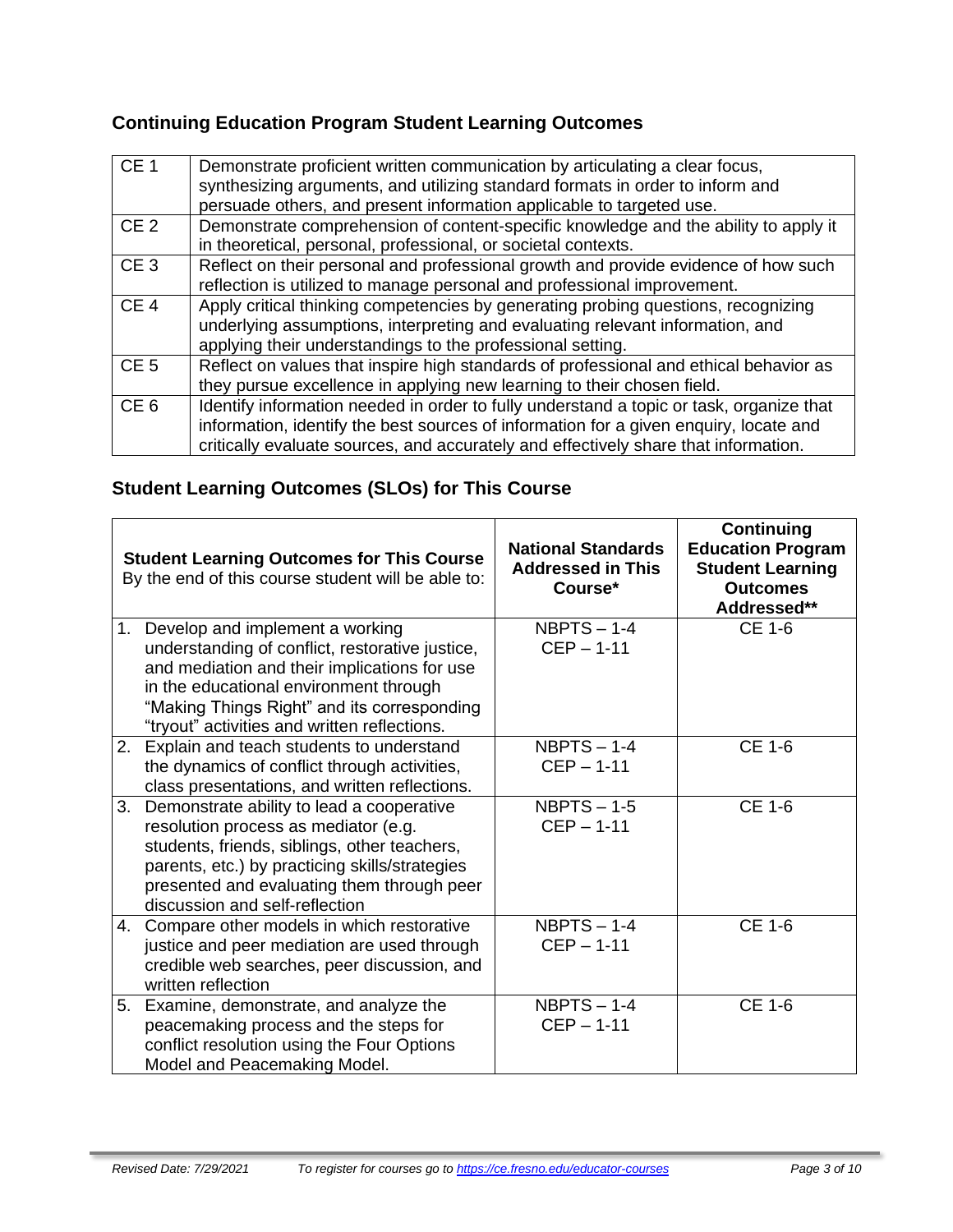| 6. | Demonstrate ability to utilize the tools and<br>communication skills implicit in the process<br>of conflict resolution, including active<br>listening and the use of 'l' messages.                                                                                       | $NBPTS - 1-4$<br>$CEP - 1-11$ | CE 1-6 |
|----|--------------------------------------------------------------------------------------------------------------------------------------------------------------------------------------------------------------------------------------------------------------------------|-------------------------------|--------|
|    | 7. Develop and refine the use of mediation<br>through practice, reflection and articulation<br>(oral and written), and through working<br>collaboratively with colleagues.                                                                                               | $NBPTS - 1-5$<br>$CEP - 1-11$ | CE 1-6 |
|    | 8. Explain and teach MTR skills to students in<br>the classroom as well as to other teachers,<br>staff, and school community stakeholders.<br>Teacher will evaluate effectiveness based on<br>student responses, student reflections, and<br>student evaluation activity | $NBPTS - 1-5$<br>$CEP - 1-11$ | CE 1-6 |
| 9. | Create and present a (written) plan (by<br>synthesizing information from the course) for<br>introducing and implementing a peer<br>mediation program in the classroom, at the<br>school site, and at the district level.                                                 | $NBPTS - 1-5$<br>$CEP - 1-11$ | CE 1-6 |

\* Please refer to the section on **National Standards Addressed in This Course**

\*\* Please refer to the section on **Continuing Education Program Student Learning Outcomes**

## **Topics, Assignments, and Activities**

| <b>Module</b><br><b>Module Title</b> | <b>Module Assignments and Activities</b>                                             | <b>Points</b><br><b>Possible</b><br>for Each<br><b>Assignment</b> |
|--------------------------------------|--------------------------------------------------------------------------------------|-------------------------------------------------------------------|
| <b>Welcome Module</b>                | Introduction video<br>$\bullet$                                                      |                                                                   |
|                                      | <b>Course Syllabus</b>                                                               |                                                                   |
|                                      | Introduce Yourself Forum                                                             | 5 pts                                                             |
|                                      | Orientation assignment                                                               | 5 pts                                                             |
| Module $1 -$                         | 1.1 Introduction Video **Reflection<br>$\bullet$                                     | 5 pts                                                             |
| Introduction to                      | 1.2 MTR Introduction **Reflection                                                    | 5 pts                                                             |
| <b>Making Things Right</b>           | 1.3 MTR Activities 1-3 Presentation Reflection<br>$\bullet$                          | 5 pts                                                             |
|                                      | May make video of doing activities w/ class in lieu of<br>written reflection*        |                                                                   |
|                                      | 1.4 Additional Reading ** Reflection                                                 | 5 pts                                                             |
|                                      | 1.5 Web Search ** Reflection                                                         | 5 pts                                                             |
|                                      | <b>Discussion Forum</b>                                                              |                                                                   |
| Module $2 -$                         | 2.1 Video **Reflection<br>$\bullet$                                                  | 5 pts                                                             |
| Conflict Theory and                  | 2.2 Experience about "Blocking" ** Reflection                                        | 5 pts                                                             |
| <b>Dynamics</b>                      | 2.3 Experience about "Unmanaged Conflict Cycle"<br>**Reflection                      | 5 pts                                                             |
|                                      | May make a video describing "The Unmanaged"<br>Conflict Cycle" in lieu of 2.3 paper* |                                                                   |
|                                      | 2.4 Experience Conflict and Distance ** Reflection                                   | 5 pts                                                             |
|                                      | 2.5 MTR Activities 4-7 ** Reflections                                                | 5 pts                                                             |
|                                      | 2.6 Web Search ** Reflection                                                         |                                                                   |
|                                      | <b>Discussion Forum</b>                                                              | 5 pts                                                             |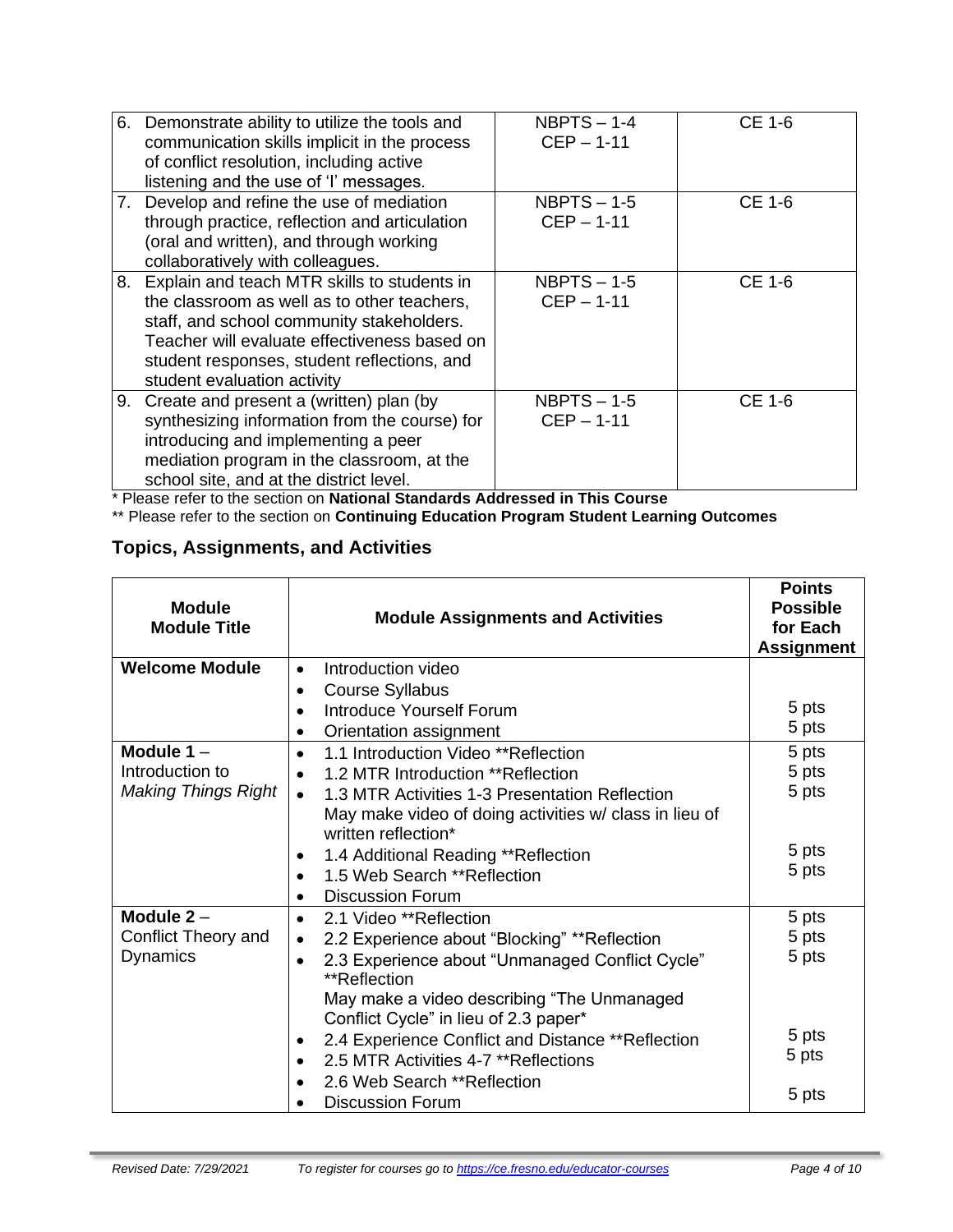| <b>Module</b>                  |                                                                                                                                                                                            |                               |
|--------------------------------|--------------------------------------------------------------------------------------------------------------------------------------------------------------------------------------------|-------------------------------|
| <b>Module Title</b>            | <b>Module Assignments and Activities</b>                                                                                                                                                   | for Each<br><b>Assignment</b> |
| Module $3-$                    | 3.1 Video **Reflection<br>$\bullet$                                                                                                                                                        | 5 pts                         |
| <b>Four Options Model</b>      | 3.2 Articles: The Four Options or Optional Alternative:<br>$\bullet$<br>The Four Options and Matthew 18 ** Reflection                                                                      | 5 pts                         |
|                                | 3.3 The Four Options Activity and **Reflection<br>$\bullet$                                                                                                                                | 5 pts                         |
|                                | 3.4 Student Conflict Activities 8 & 9 ** Reflection May<br>Role Play Scenario and video in lieu of written<br>reflection                                                                   | 5 pts                         |
|                                | 3.5 The Four Options Class Presentation ** Reflection<br>May submit a video discussing your experience (to<br>include student interviews) in lieu of paper*                                | 5 pts                         |
|                                | 3.6 Web Search ** Reflection "Four Options Model"                                                                                                                                          | 5 pts                         |
|                                | <b>Discussion Forum</b><br>$\bullet$                                                                                                                                                       | 5 pts                         |
| Module 4-                      | 4.1 Video **Reflections<br>$\bullet$                                                                                                                                                       | 5 pts                         |
| Introduction to                | 4.2 MTR Activities 10-11 Presentation **Reflections<br>$\bullet$                                                                                                                           | 5 pts                         |
| Mediation                      | 4.3 Student Interview of play MTR pp. 65-66 Option 1-<br>$\bullet$<br>Written transcript of student interviews* Option 2-Video<br>student interviews* (to include 3-5 interview questions) | 5 pts                         |
|                                | 4.4 Web ** Reflection "Peer Mediation"<br>$\bullet$                                                                                                                                        | 5 pts                         |
|                                | <b>Discussion Forum</b><br>$\bullet$                                                                                                                                                       | 5 pts                         |
| Module $5-$                    | 5.1 Video ** Reflection for "Active Listening"<br>$\bullet$                                                                                                                                | 5 pts                         |
| <b>Two Essential Skills</b>    | 5.2 QQTP **Response to "Active Listening"<br>$\bullet$                                                                                                                                     | 5 pts                         |
| (Communication)                | 5.3 "Active Listening" ** Log w/ Comments<br>$\bullet$                                                                                                                                     | 5 pts                         |
|                                | 5.4 Video **Reflection for "IMessages"<br>$\bullet$                                                                                                                                        | 5 pts                         |
|                                | 5.5 "I Message" Write/Read/Response **Reflection<br>$\bullet$                                                                                                                              | 5 pts                         |
|                                | 5.6 MTR Activities 12-16 ** Reflection May design an                                                                                                                                       | 5 pts                         |
|                                | online survey (e. g. Google docs.) to generate student<br>feedback from activities 12-16*                                                                                                  |                               |
|                                | 5.7 Web **Reflection "Active Listening" and "I                                                                                                                                             | 5 pts                         |
|                                | Messages"                                                                                                                                                                                  | 5 pts                         |
|                                | <b>Discussion Forum</b>                                                                                                                                                                    |                               |
| Module $6-$                    | 6.1 Video **Reflection<br>$\bullet$                                                                                                                                                        | 5 pts                         |
| Perspective in<br>Conflict and | 6.2 Make a Digital Poster illustrating "perspective" then<br>$\bullet$                                                                                                                     | 5 pts                         |
| Peacemaking                    | explain and discuss your poster with one other person                                                                                                                                      |                               |
|                                | 6.3 MTR Activities 17-19 Student Interviews (Written,<br>٠<br>audiotaped, or videotaped) (Include interview                                                                                | 5 pts                         |
|                                | questions.)                                                                                                                                                                                |                               |
|                                | 6.4 Web Search "perspective." Chart: Make a list of at<br>$\bullet$                                                                                                                        | 5 pts                         |
|                                | least 10 different perspectives. After each compare to                                                                                                                                     |                               |
|                                | your own point of view, note your personal bias.                                                                                                                                           | 5 pts                         |
|                                | <b>Discussion Forum</b><br>٠                                                                                                                                                               |                               |
| Module $7 -$                   | 7.1 Video **Reflection<br>$\bullet$                                                                                                                                                        | 5 pts                         |
| A Peacemaking<br>Model         | 7.2 "A Peacemaking Model" or Optional Alternative: "A<br>$\bullet$                                                                                                                         | 5 pts                         |
|                                | Peacemaking Model: Biblical Perspectives"<br>**Reflection                                                                                                                                  |                               |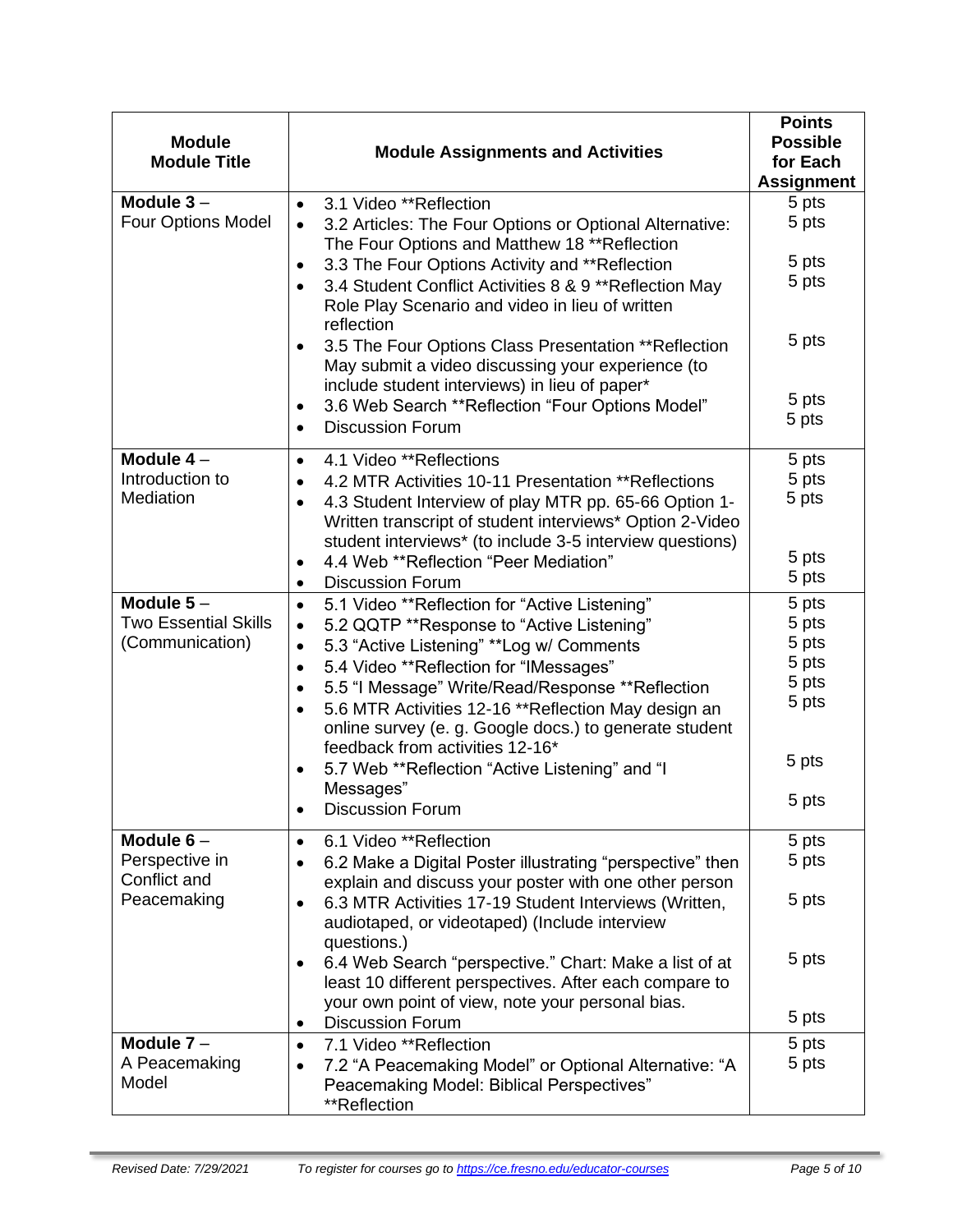| <b>Module</b><br><b>Module Title</b>     | <b>Module Assignments and Activities</b>                                                                                                                                                                                                                                                                                                                                                                      | <b>Points</b><br><b>Possible</b><br>for Each<br><b>Assignment</b> |
|------------------------------------------|---------------------------------------------------------------------------------------------------------------------------------------------------------------------------------------------------------------------------------------------------------------------------------------------------------------------------------------------------------------------------------------------------------------|-------------------------------------------------------------------|
|                                          | 7.3 Conflict Situation **Reflection<br>$\bullet$                                                                                                                                                                                                                                                                                                                                                              | 5 pts                                                             |
|                                          | 7.4 MTR Activity 20 ** Reflection<br>$\bullet$                                                                                                                                                                                                                                                                                                                                                                | 5 pts                                                             |
|                                          | 7.5 Web ** Reflection "A Peacemaking Model"<br>$\bullet$                                                                                                                                                                                                                                                                                                                                                      | 5 pts<br>5 pts                                                    |
| Module $8-$                              | <b>Discussion Forum</b><br>٠<br>8.1 Mediation Video **Reflection                                                                                                                                                                                                                                                                                                                                              | 5 pts                                                             |
| <b>Mediation Process</b>                 | $\bullet$<br>8.2 "Strategies for Peacemaking" Read pp. 2-42 and                                                                                                                                                                                                                                                                                                                                               | 10 pts                                                            |
|                                          | $\bullet$<br>70-89 then demonstrate through PowerPoint or Written<br>**Reflection                                                                                                                                                                                                                                                                                                                             |                                                                   |
|                                          | 8.3 MTR Activities 21-26 Write ** Reflection Paper after<br>conducting student interviews                                                                                                                                                                                                                                                                                                                     | 5 pts                                                             |
|                                          | 8.4 Web ** Reflection on "Mediation Process" (highlight<br>$\bullet$<br>any new learnings)                                                                                                                                                                                                                                                                                                                    | 5 pts                                                             |
|                                          | <b>Discussion Forum</b><br>٠                                                                                                                                                                                                                                                                                                                                                                                  | 5 pts                                                             |
| Module $9-$<br><b>Mediation Practice</b> | 9.1 Video **Reflection with focus on the "Criteria for a<br>$\bullet$<br>Good Agreement."                                                                                                                                                                                                                                                                                                                     | 5 pts                                                             |
|                                          | 9.2 Web Search "Peer Mediation Articles"<br>$\bullet$<br>Compare/Contrast **Reflection                                                                                                                                                                                                                                                                                                                        | 5 pts                                                             |
|                                          | 9.3 MTR Activities 27-30 **Reflection<br>$\bullet$                                                                                                                                                                                                                                                                                                                                                            | 5 pts                                                             |
|                                          | <b>Discussion Forum</b>                                                                                                                                                                                                                                                                                                                                                                                       | 5 pts                                                             |
| Module 10-<br>Evaluation                 | 10.1 Web Search "Peer Mediation Curriculum"-<br>$\bullet$<br>Compare / Contrast and then **write about one added<br>strategy/lesson to try; discuss rationale for using                                                                                                                                                                                                                                       | 5 pts                                                             |
|                                          | 10.2 MTR Activities 31-32; **Reflection Paper on<br>$\bullet$<br>Mediation Problem Solving Test/Evaluations, Mediator<br>Agreement and Your Experience w/ Course; includes<br>evaluation of responses<br>May make a Google form for responses. Teachers<br>have Students in their class complete online.<br>(Responses will aggregate automatically.) (This is an<br>option for 10.2) Data will be submitted. | 5 pts                                                             |
|                                          | 10.3 Written MTR Implementation Plan Proposal<br>٠                                                                                                                                                                                                                                                                                                                                                            | 10 pts                                                            |
|                                          | 10.4 Administrator Appointment (Present Plan)<br>$\bullet$                                                                                                                                                                                                                                                                                                                                                    | 5 pts                                                             |
|                                          | **Reflections<br><b>Discussion Forum</b><br>$\bullet$                                                                                                                                                                                                                                                                                                                                                         | 5 pts                                                             |
| Course Wrap-up-                          | <b>Final Reflection Forum</b><br>$\bullet$                                                                                                                                                                                                                                                                                                                                                                    |                                                                   |
| Grading and                              | <b>Course Evaluation</b><br>$\bullet$                                                                                                                                                                                                                                                                                                                                                                         |                                                                   |
| Evaluation                               | <b>Course Completion Checklist</b>                                                                                                                                                                                                                                                                                                                                                                            |                                                                   |
|                                          | <b>Grade Request / Transcript Request</b>                                                                                                                                                                                                                                                                                                                                                                     |                                                                   |
|                                          | <b>TOTAL POINTS</b>                                                                                                                                                                                                                                                                                                                                                                                           | 310 points                                                        |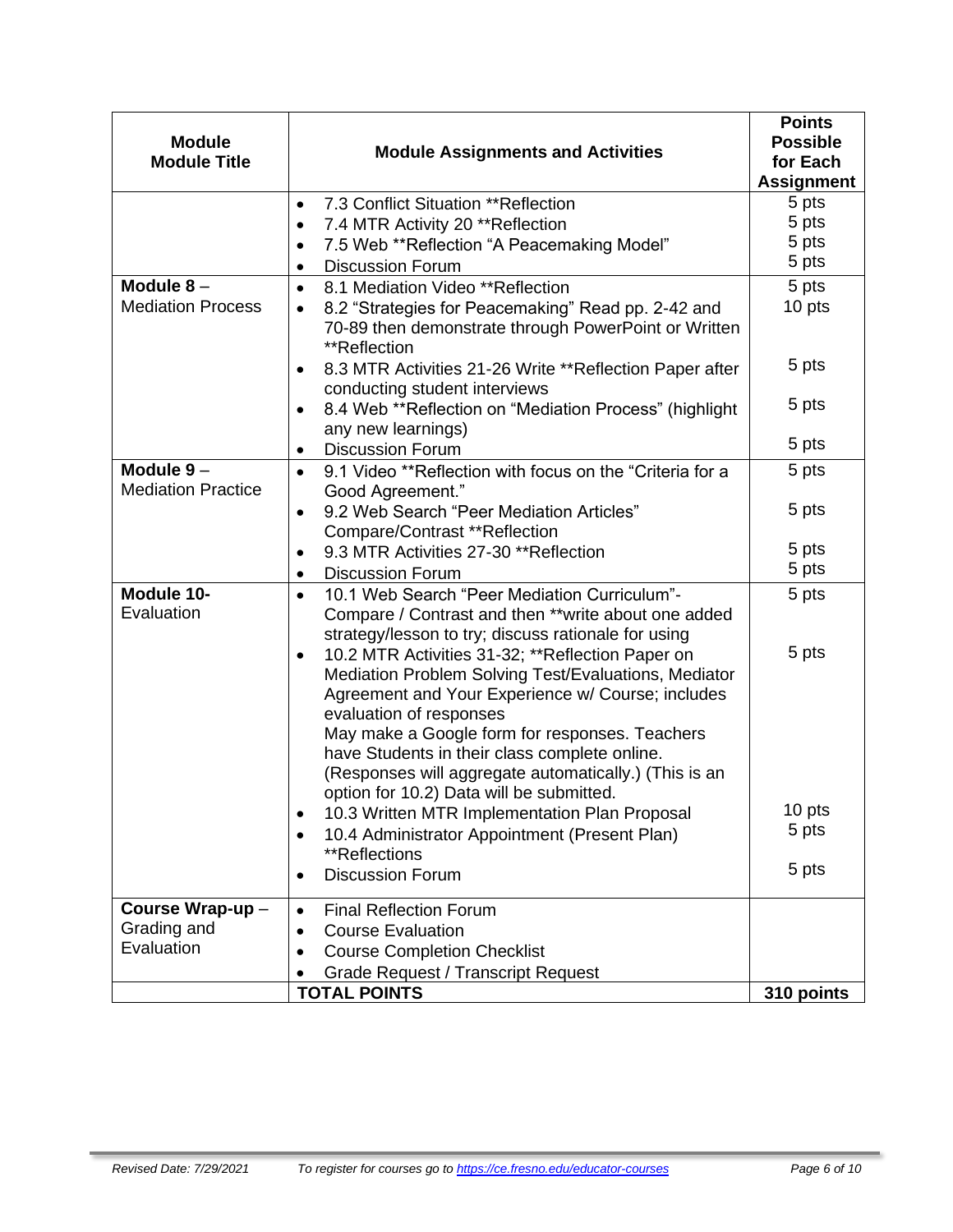## **Grading Policies, Rubrics, and Requirements for Assignments**

## **Grading Policies**

- Assignments will be graded per criteria presented in the course rubrics.
- $A = 90-100\%$  and  $B = 80-89\%$ , (anything below 80% will not receive credit.)
- The discernment between an A or a B letter grade is at the discretion of the instructor based on the quality of work submitted (see course rubrics).
- Coursework falling below a B grade will be returned with further instructions.
- All assignments must be completed to receive a grade and are expected to reflect the quality that teacher-training institutions require of professional educators. If completed assignments do not meet this standard, students will be notified with further instructions from the instructor.

| Grade     | Percentage | <b>Description</b> | <b>Rubric</b>                                                                                                                                                                                   |
|-----------|------------|--------------------|-------------------------------------------------------------------------------------------------------------------------------------------------------------------------------------------------|
| A         | 90-100%    | Excellent          | Meets all course / assignment requirements with<br>significant evidence of subject mastery and<br>demonstration of excellent graduate level professional<br>development scholarship.            |
| B         | 80-89%     | Very Good          | Adequately meets criteria for all course/assignment<br>requirements - demonstrates subject competency with<br>very good graduate level professional development<br>scholarship.                 |
| <b>NC</b> | Below 80%  | Unacceptable       | Does not meet the minimum criteria for all<br>course/assignment requirements and demonstrated<br>little, if any, evidence of acceptable graduate level<br>professional development scholarship. |

#### **Grading Rubrics**

## **Writing Requirements**

- **Superior:** Writing is clear, succinct, and reflects graduate level expectations. Clearly addresses all parts of the writing task. Maintains a consistent point of view and organizational structure. Include relevant facts, details, and explanations.
- **Standard:** Writing is acceptable with very few mistakes in grammar and spelling. Addresses most parts of the writing task. Maintains a mostly consistent point of view and organizational structure. Include mostly relevant facts, details, and explanations.
- **Sub-standard:** Writing contains noticeable mistakes in grammar and spelling. Does not address all parts of the writing task. Lacks a consistent point of view and organization structure. May include marginally relevant facts, details, and explanations.

## **Lesson Plan Requirements**

- **Superior:** Instructional goals and objectives clearly stated. Instructional strategies appropriate for learning outcome(s). Method for assessing student learning and evaluating instruction is clearly delineated and authentic. All materials necessary for student and teacher to complete lesson clearly listed.
- **Standard:** Instructional goals and objectives are stated but are not easy to understand. Some instructional strategies are appropriate for learning outcome(s). Method for assessing student learning and evaluating instruction is present. Most materials necessary for student and teacher to complete lesson are listed.
- **Sub-standard:** Instructional goals and objectives are not stated. Learners cannot tell what is expected of them. Instructional strategies are missing or strategies used are inappropriate.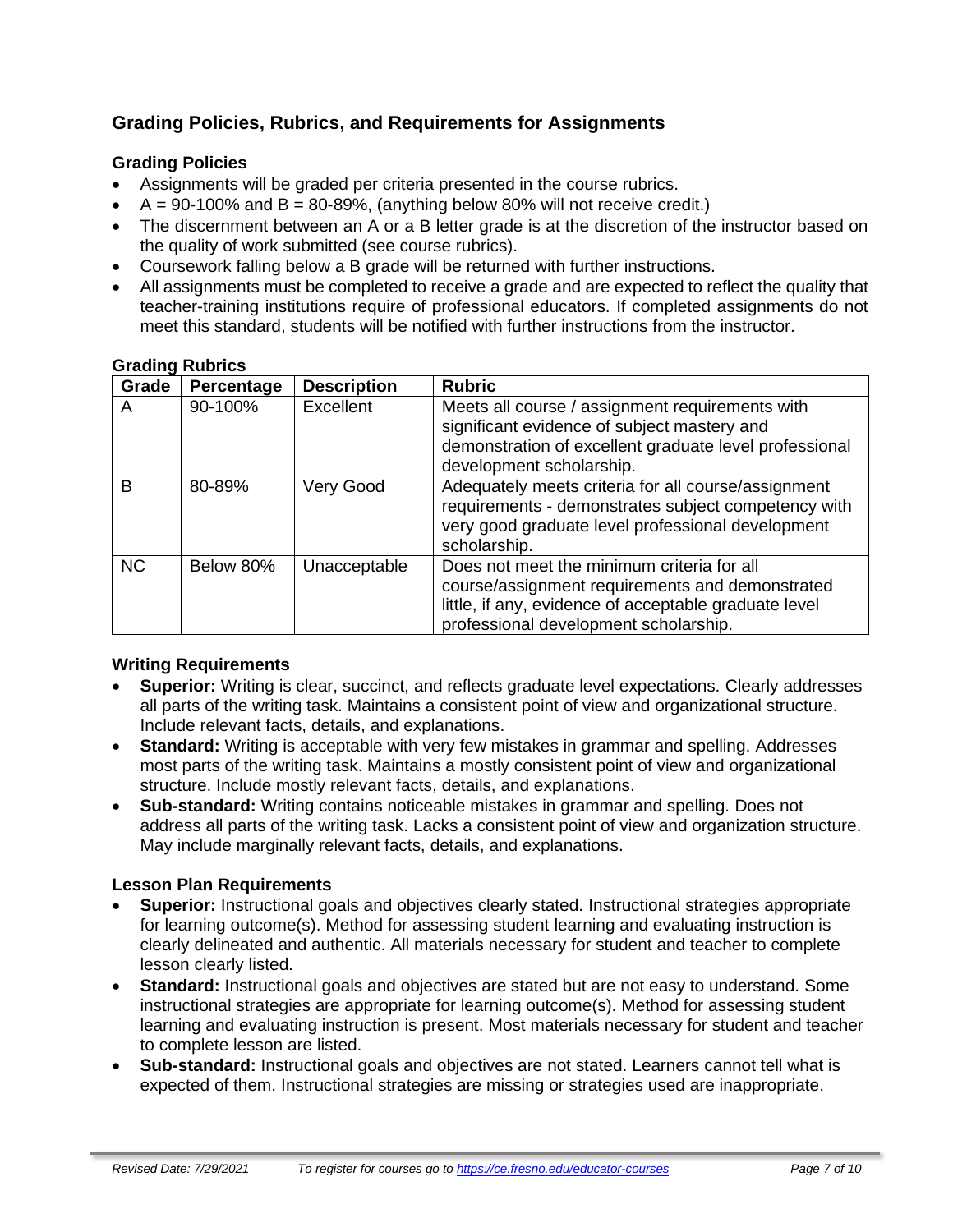Method for assessing student learning and evaluating instruction is missing. Materials necessary for student and teacher to complete lesson are missing.

#### **Discussion Forum Requirements**

- **Superior:** Response was at least 1 page (3 fully developed paragraphs) in length. Thoroughly answered all the posed questions, followed all the assignment directions, proper grammar and no spelling errors. Language is clear, concise, and easy to understand. Uses terminology appropriately and is logically organized.
- **Standard:** Response was  $\frac{1}{2}$  to 1 page in length (2-3 fully developed paragraphs). Answered all the questions but did not provide an in-depth analysis, followed most of the assignment directions, proper grammar and no spelling errors. Language is comprehensible, but there a few passages that are difficult to understand. The organization is generally good.
- **Sub-standard:** Response was less than ½ page in length (1 paragraph). Did not answer all the required questions and/or statements or responses were superficial, vague, or unclear, did not follow the assignment directions, many grammar and spelling errors. Is adequately written, but may use some terms incorrectly; may need to be read two or more times to be understood.

## **Instructor/Student Contact Information**

Throughout the course participants will be communicating with the instructor and their classmates on a regular basis using asynchronous discussion forums. A virtual office is utilized for class questions and students are provided with instructor contact information in the event they want to make email or phone contact. In addition, students are encouraged to email or phone the instructor at any time. Students will also receive feedback on the required assignments as they are submitted.

## **Discussion Forums**

Participation is an important expectation of this course and all online courses. Online discussions promote reflection and analysis while allowing students to appreciate and evaluate positions that others express. While students may not be engaging with the same students throughout this course they will be expected to offer comments, questions, and replies to the discussion question whenever possible. The faculty role in the discussion forum is that of an observer and facilitator.

## **Coursework Hours**

Based on the Carnegie Unit standard, a unit of graduate credit measures academic credit based on the number of hours the student is engaged in learning. This includes all time spent on the course: reading the textbook, watching videos, listening to audio lessons, researching topics, writing papers, creating projects, developing lesson plans, posting to discussion boards, etc. Coursework offered for FPU Continuing Education graduate credit adheres to 45 hours per semester unit for the 900-level courses. Therefore, a student will spend approximately 135 hours on a typical 3-unit course.

## **Services for Students with Disabilities**

Students with disabilities are eligible for reasonable accommodations in their academic work in all classes. In order to receive assistance, the student with a disability must provide the Academic Support Center with documentation, which describes the specific disability. The documentation must be from a qualified professional in the area of the disability (i.e. psychologist, physician or educational diagnostician). Students with disabilities should contact the Academic Support Center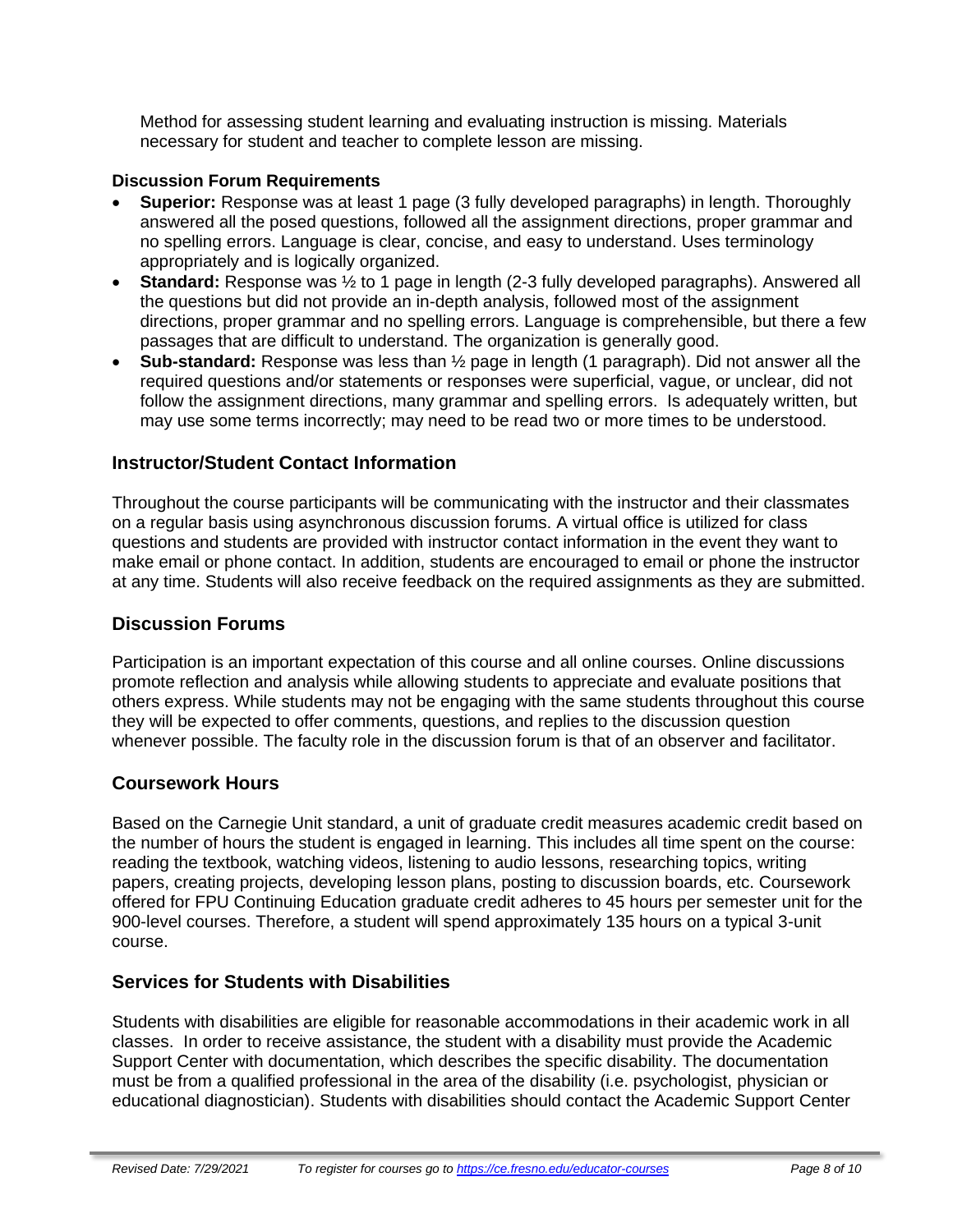to discuss academic and other needs as soon as they are diagnosed with a disability. Once documentation is on file, arrangements for reasonable accommodations can be made. For more information and for downloadable forms, please go to [https://www.fresno.edu/students/academic](https://www.fresno.edu/students/academic-support/services-students-disabilities)[support/services-students-disabilities.](https://www.fresno.edu/students/academic-support/services-students-disabilities)

## **Plagiarism and Academic Honesty**

All people participating in the educational process at Fresno Pacific University are expected to pursue honesty and integrity in all aspects of their academic work. Academic dishonesty, including plagiarism, will be handled per the procedures set forth in the Fresno Pacific University Catalogue <https://www.fresno.edu/students/registrars-office/academic-catalogs>

## **Technology Requirements**

To successfully complete the course requirements, course participants will need Internet access, can send and receive email, know how to manage simple files in a word processing program, and have a basic understanding of the Internet. Please remember that the instructor is not able to offer technical support. If you need technical support, please contact your Internet Service Provider.

**Moodle:** This course will be delivered totally online. Moodle is a learning management system that provides students access to online resources, documents, graded assignments, quizzes, discussion forums, etc. Moodle is easy to learn and has a friendly user interface. To learn more about Moodle, go to [https://docs.moodle.org/33/en/Student\\_FAQ.](https://docs.moodle.org/33/en/Student_FAQ) There are also some student tutorials on the Center for Online Learning website at Fresno Pacific University - [https://col.fresno.edu/student.](https://col.fresno.edu/student)

**Moodle Site Login and Passwords:** Students will need to have internet access to log onto [https://ce-connect.fresno.edu.](https://ce-connect.fresno.edu/) The username and password numbers for Moodle access will be sent to you by the university using the email address you submitted at the time of registration. The instructor will then contact you with a welcome communication. If you need help with your username and password recovery, please contact the Continuing Education office at (800) 372- 5505 or (559) 453-2000 during regular office hours - Mon-Fri 8:00 am to 5:00 pm. or email them at [prof.dev@fresno.edu.](mailto:prof.dev@fresno.edu)

**Getting Help with Moodle:** If you need help with Moodle, please contact the Center for Online Learning (COL), by telephone or the website. Help by phone (559) 453-3460 is available Mon-Thurs 8:00 am to 8:00 pm and on Fridays from 8:00 am to 5:00 pm, or by filling out a "Request Services" form at [https://col.fresno.edu/contact/request-services.](https://col.fresno.edu/contact/request-services) Please identify that you are with the "School = Continuing Education".

## **Final Course Grade and Transcripts**

When all work for the course has been completed, students will need to logon to the Continuing Education website [\(https://ce.fresno.edu/my-account\)](https://ce.fresno.edu/my-account) and "Request Final Grade". Once the instructor receives the requests and submits the grade online, students may log back in to view their Final Grade Report or order transcripts online. Please allow at least two weeks for the final grade to be posted. For more information, see the Continuing Education Policies and Procedures at [https://ce.fresno.edu/ce-policies-and-procedures.](https://ce.fresno.edu/ce-policies-and-procedures)